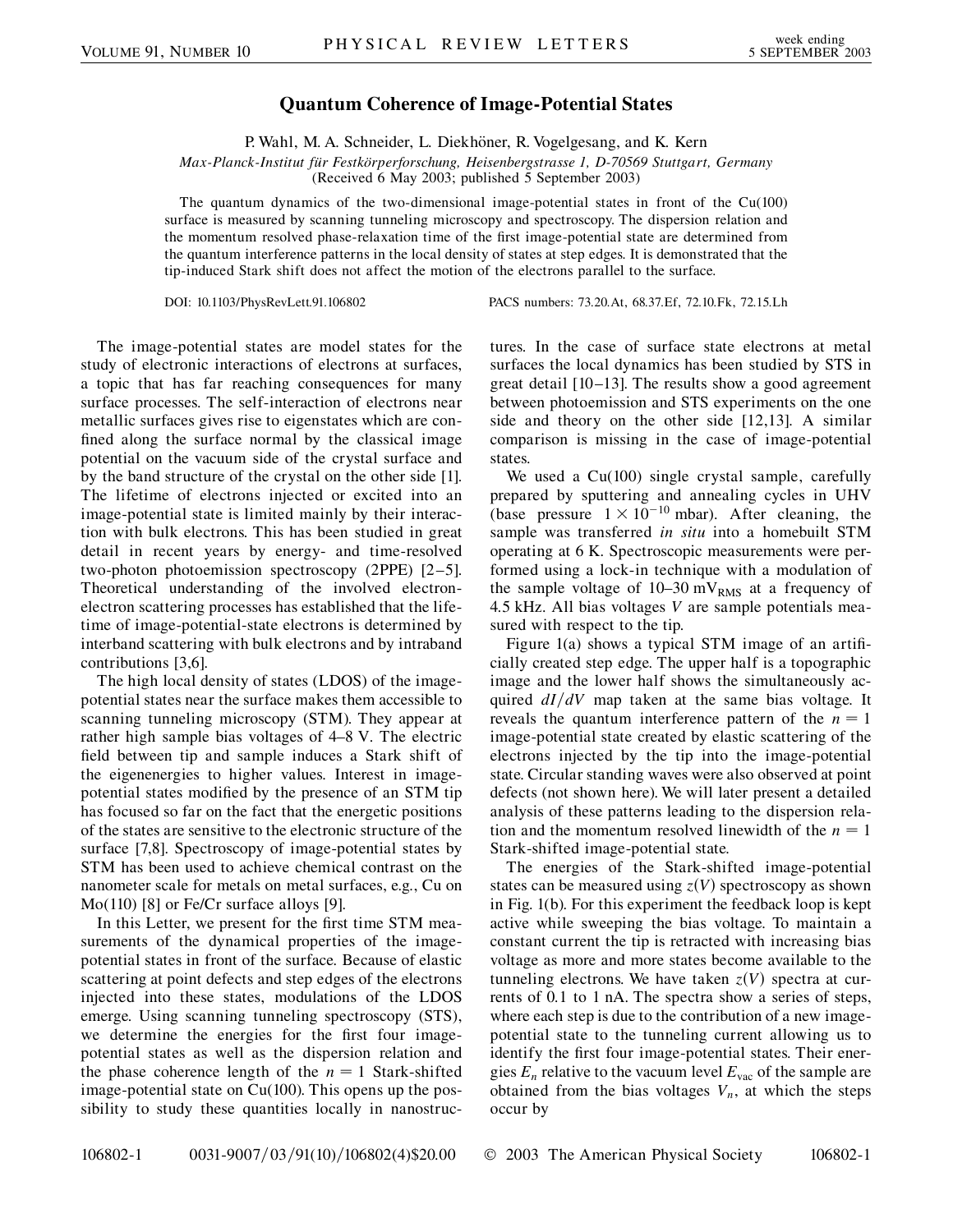

FIG. 1. (a) Upper half: STM topography of an artificially created step on Cu(100) taken at 5*:*2 V bias voltage. Lower half:  $dI/dV$  map of the same place at the same bias voltage. The image-potential-state electrons reflected at the step edge create a density modulation which appears as a standing wave pattern in the  $dI/dV$  map. (b) Measured  $z(V)$  curve on a terrace of Cu(100) using two different tunneling currents of 0*:*1 and 1*:*0 nA. We observe up to four image-potential states in the electric field of the STM tip. The measured increments in the tip-sample distance are labeled  $\Delta z_n$ .

$$
E_n = eV_n - \phi, \tag{1}
$$

where  $\phi = 4.6$  eV [5] is the work function of Cu(100) and *e* the elementary charge. Note that the states appear above the vacuum level of the substrate, but nevertheless they are bound in the *z* direction by the tip and crystal potential, respectively. From the absence of any features in  $z(V)$ below 3 V we identify the step at  $V = 4.7$  V as the state  $n = 1$ . The energies are considerably larger compared to the unperturbed states which form a Rydberg series below  $E_{\text{vac}}$  starting at  $-0.6$  eV [3,14].

As can be seen from a comparison of the two spectra shown in Fig. 1(b), the states shift to higher energies for higher tunneling currents due to the decreased tip-sample distance. Measurements with different tips, i.e., tips that have been modified by field emission and gentle dipping into the surface, reveal a dependence of the energy levels on the tip properties which is stronger for the higher states. While the  $n = 1$  state remains at a bias voltage of  $4.7 \pm 0.1$  V, we observe the higher states to shift by as much as 0.5 V ( $n = 2$ ) and 0.9 V ( $n = 3$ ). This yields a much stronger dependence of the energy levels on tip properties than on tunneling conditions, i.e., the current at which the  $z(V)$  spectroscopy is performed.

To understand these findings we performed model calculations using a one-dimensional potential as introduced by Chulkov *et al.* [14]. This potential reproduces the Rydberg series of the image-potential states and the positions of the projected band edges at the  $\Gamma$  point ( $k_{\parallel} = 0$ ) in the Cu(100) surface Brillouin zone. We integrated the Schrödinger equation in real space employing the model potential for a 25 layer crystal. The influence of the tip is modeled by adding as a function of the bias voltage a linearly increasing potential to the image potential of the crystal reaching from the point  $z_{im}$  (see Ref. [14]) to the point  $z_{im} + z$  where *z* is the tip-sample distance. A similar ansatz has been used in Ref. [15]. Since the change in tipsample distance is given by the plateaus  $\Delta z_n$  [Fig. 1(b)] we use  $z = \Delta z_n + z_0$  and treat  $z_0$  as the only adjustable parameter in the model assuming equal work functions of tip and sample. This choice was made in favor of discussing the average electric field in the junction [7] since it allows one to separate *V* as an externally controllable parameter from details of the potential. The model potential and the probability distribution of the resulting wave function are shown in Fig.  $2(a)$ . Figure  $2(b)$  shows schematically the resulting energy level diagram. In such a simple model, the energies  $E_n$  of the image-potential states in the electric field of the STM tip are reproduced for all *n* observed. This is shown in Fig. 2(c), where the calculated energies  $E_n$  are plotted as a function of the applied bias voltage for  $z_0 = 22.5$  Å corresponding to the measurement with a tunneling current of 0*:*1 nA. The agreement is excellent. To reproduce the energy levels for the measurement at a current of 1 nA a  $z_0 = 19.5$  Å is found. We emphasize that there is no need for an *n*-dependent "surface-corrugation parameter" as was employed earlier [7]. To arrive at the expected smaller  $z_0$  values of 8 to 10 Å [16] one has to improve the treatment of the tip electrode. The detailed inclusion of the image potential at the surface of the tip in a calculation using two Cu(100) model potentials facing each other yielded  $z_0$  values which were 3–5 Å lower than the ones found above. On the other hand, the radius of curvature *R* of the tip can be neglected. Only for unrealistically sharp tips with  $R \approx z$  the potential near the tip will fall off appreciably more quickly than the linear potential. We conclude that to explain the variation of the  $E_n$  with different tips the contact potential and not the tip radius is the decisive quantity. From the experimental point of view it is quite likely that the tungsten tip is coated with copper, since it is frequently prepared by slightly dipping it into the surface. Both, the composition and the morphology of the very end of the tip can lead to a lower work function compared to that of the  $Cu(100)$  surface, which can be compensated by a reduced  $z_0$ .

In the following, the dynamics of the image-potentialstate electrons in front of the surface will be discussed in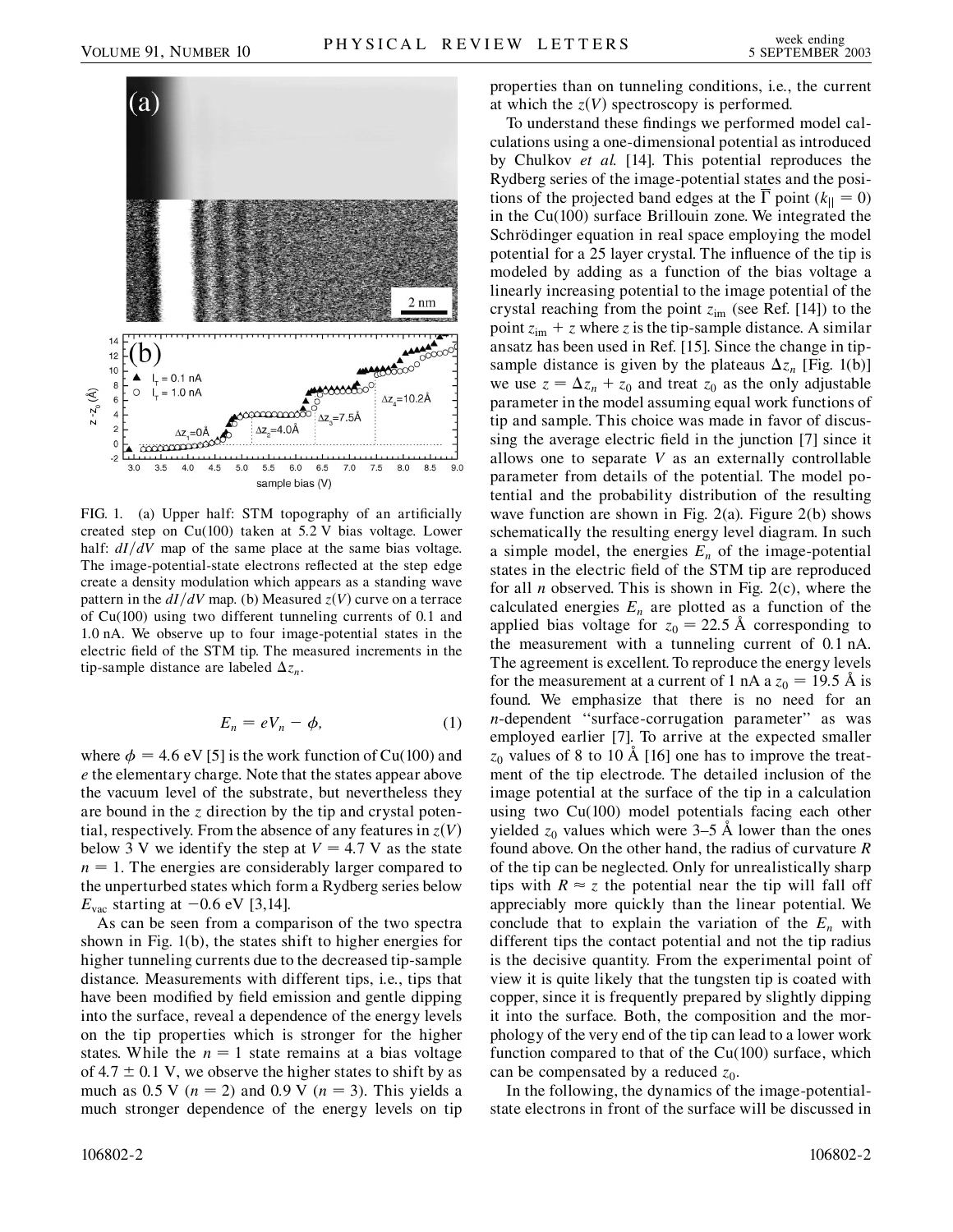

FIG. 2. (a) One-dimensional model potential used and probability density of the wave function of the first image-potential state obtained. (b) Schematic drawing of the energy levels of the resonances, the Fermi levels of tip and sample, the bulk band edges of the Cu(100) crystal  $[E(X_{4})]$  and  $E(X_1)]$  and the potential in the tunneling gap (dashed line). (c) Calculation (dotted lines) of the energies of the image-potential states in the electric field of the STM tip as a function of the applied voltage. Each of the dotted lines corresponds to one particular state ( $n = 1$  to 4) calculated for a tip-sample distance  $z =$  $\Delta z_n + z_0$ , where  $\Delta z_n$  is taken from the measurement shown in Fig. 1(b) and  $z_0 = 22.5$  Å. Full circles are plotted at the voltages where the steps in Fig. 1(b) occur and at the corresponding energies according to Eq. (1).

detail. Because of elastic scattering of these electrons at point defects and step edges, modulations of the LDOS are created through quantum interference [Figs. 1(a) and 3(a)]. This allows one to study the dynamics of the states with nonvanishing momentum parallel to the surface locally. The analysis of the interference pattern of electrons scattered at a step edge enables the determination of their wave vector and phase coherence length as a function of energy. The interference pattern is measured through the  $dI/dV$  signal which is proportional to the LDOS at the given energy. In Fig. 3(b)  $dI/dV(V, x)$  is measured for bias voltages ranging from 4*:*6 to 5*:*6 V at increasing distances *x* from the step edge. The resulting curves are represented as a grey scale map, where horizontal line sections are the energy resolved electron density oscillations as shown in Fig. 3(a). The density oscillations reveal the parabolic dispersion relation of the state with  $E'_{\overline{I}} = 4.7 \pm 0.1$  eV and  $m' = (0.8 \pm 0.1) m_0$ [Fig. 3(c)]. However, with the help of the calculations



FIG. 3. (a)  $dI/dV$  signal at 5.0 V sample bias (upper graph) and topographic signal at a step edge. Electron interference produces the oscillations in  $dI/dV$ . (b)  $dI/dV(V, x)$  map.  $dI/dV$  is plotted as a function of the lateral distance *x* from a step edge and of the bias voltage *V* [17]. Horizontal line cuts reveal the standing waves due to the interference of electrons in the image-potential state scattered at the step edge. The dashed line indicates the energetic position of the data shown in (a). (c) Points represent the *k* values obtained from a fit to each line in (b); the solid line shows the parabolic dispersion fitted to these points.

presented above, the influence of the tip on the dispersion of the image-potential state can be corrected for. Since the data are collected in open feedback mode, i.e., the distance between tip and sample is kept constant, one needs only to compensate for the shift of the energy at  $\Gamma$  with changing electric field during the bias voltage sweep. The dependence of the state's energy on the applied bias voltage close to  $E'_{\overline{\Gamma}}$  is approximately linear. From the calculations shown in Fig. 2(c) we get  $dE_1/dV = 0.12$ . Using this correction, we obtain an effective mass of  $m^* = m'/(1-0.12) = (0.9 \pm 0.1)m_0$ . This agrees perfectly with the effective mass  $m^* = 0.9m_0$  of the  $n = 1$  image-potential state as determined by 2PPE [5]. Similarly, we find an effective mass of the  $n = 2$  state of  $m^* = (1.0 \pm 0.1)m_0$ . An increase in the effective mass for  $n = 2$  was also observed by 2PPE [18].

The standing wave pattern decays with an increasing distance from the step edge due to geometric factors and to a loss of coherence [11]. The decaying LDOS pattern formed by the image-potential states near a step edge can be described by